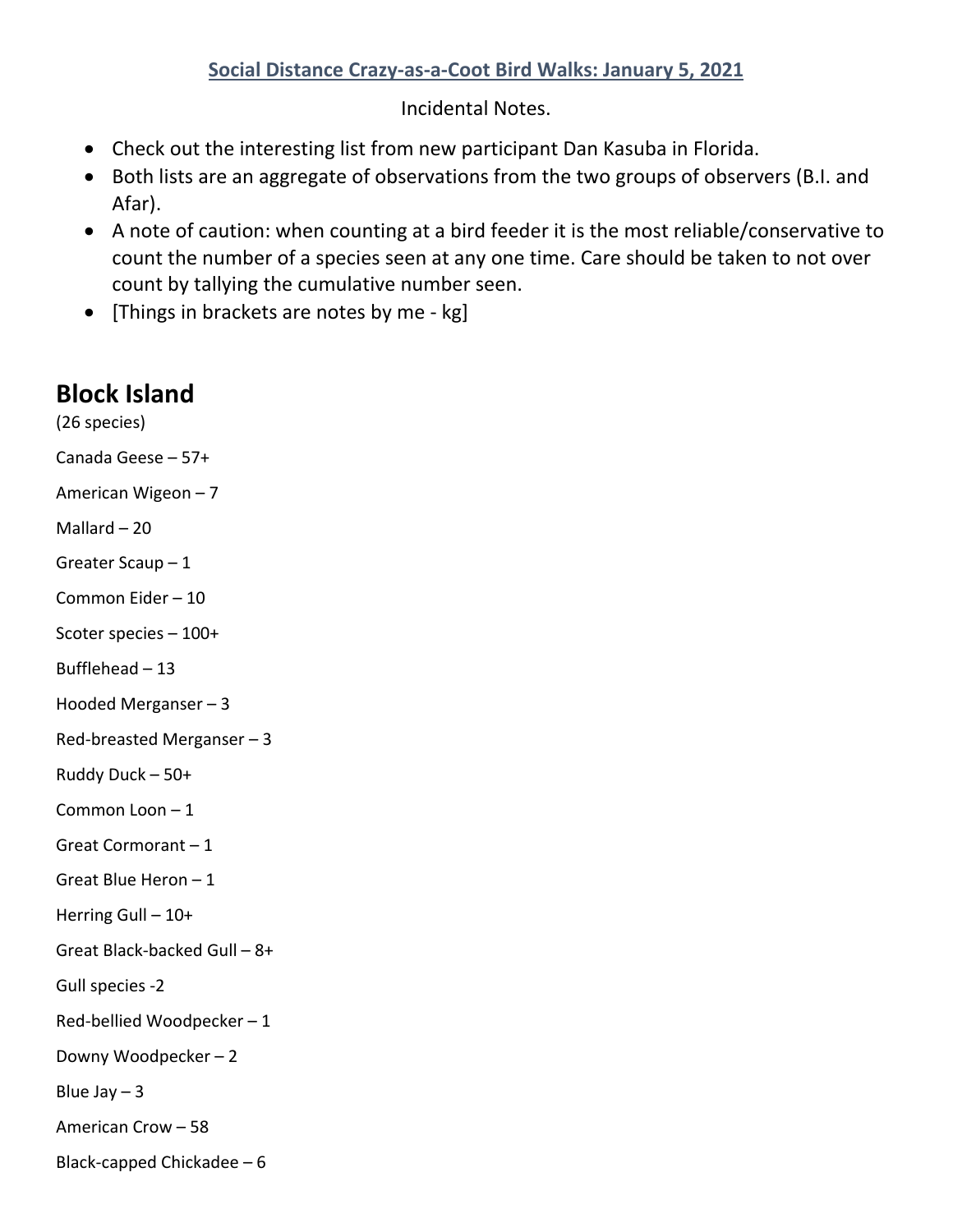Red-breasted Nuthatch – 1

Carolina Wren – 2

American Robin – 19

European Startling – 70

Song Sparrow – 2

Northern Cardinal – 1

## **From Afar** Cumberland, RI; Westport, MA; Woodbury, West Haven, CT; St Petersburg, FL;

(53 species) Muscovy Duck – 1 Mallard  $-3$ Common Merganser – 11 Pied-billed Grebe – 12 White Pelican – 6 Brown Pelican – 3 Anhinga – 4 Great Blue Heron – 4 Great Egret – 1 Snowy Egret – 1 Tricolored Heron – 1 Cattle Egret – 2 White Ibises – 20 Wood Stork – 2 Black Vulture – 2 Turkey Vulture – 8 Bald Eagle – 1 Coopers Hawk – 1 Red-tailed Hawk – 1 Common Gallinule (Moorhen) – 12 American Coot – 2 Limpkin – 1 Laughing Gull  $-1$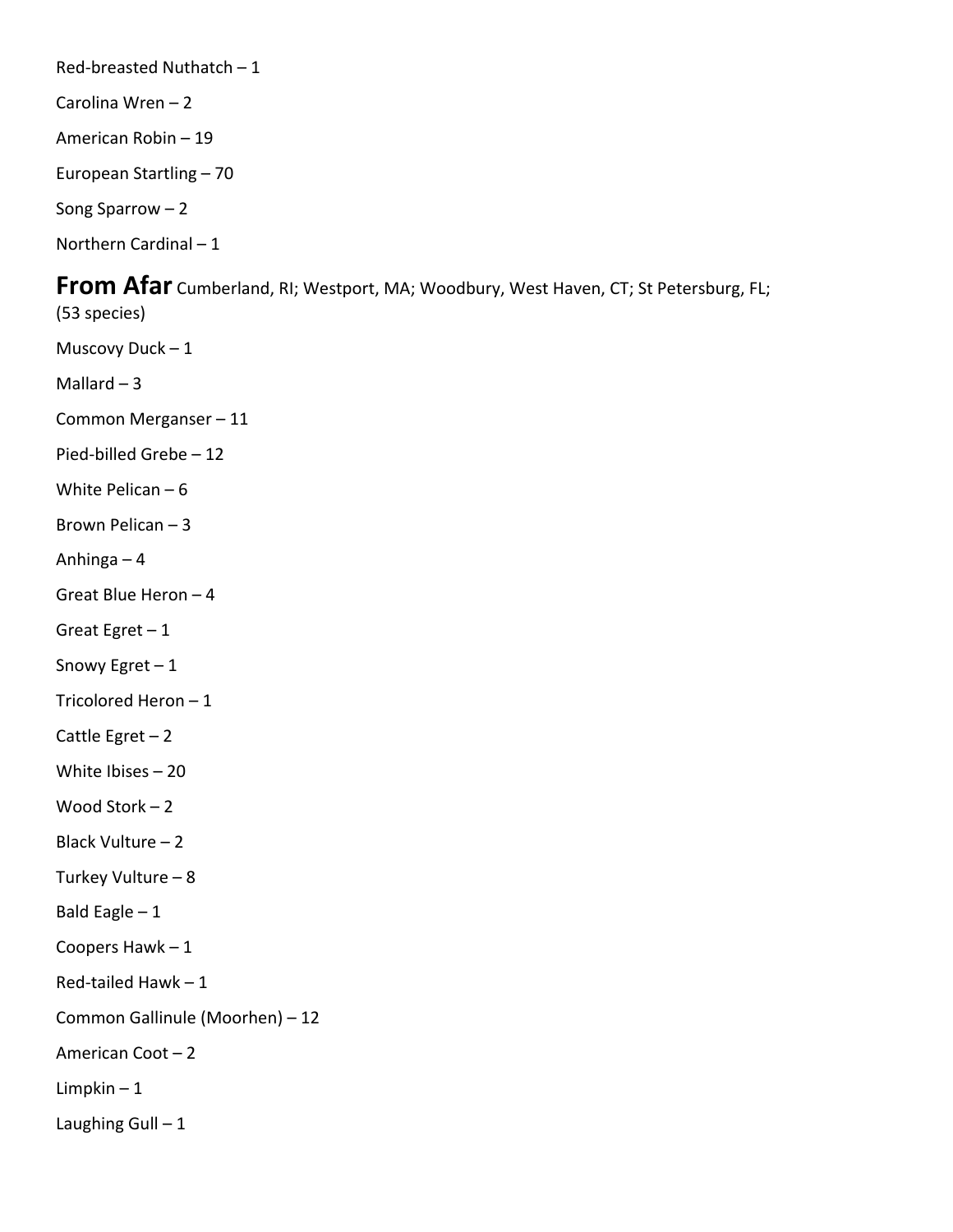Mourning Dove  $-2$ Black-hooded Parakeet – 8 Belted Kingfisher – 1 Red-bellied Woodpecker – 14 Downy Woodpecker – 3 Hairy Woodpecker – 2 Pileated Woodpecker – 2 Eastern Phoebe – 1 Blue Jay – 30 American Crow – 59 Black-capped Chickadee – 4 Tufted Titmouse – 5 White-breasted Nuthatch – 1 Carolina Wren – 3 Wren species – 6 Blue-gray Gnatcatcher – 5 Golden-crowned Kinglet – 3 American Robin – 108+ Gray Catbird – 3 Brown Thrasher – 2 European Starling – 42 Palm Warbler – 8 Yellow-rumped Warbler – 5 Yellow-throated Warbler – 1 White-throated Sparrow – 2 Slate-colored Junco – 6 Northern Cardinal – 22 Common Grackle – 5 Boat-tailed Grackle – 5 House Finch  $-2$ American Goldfinch – 2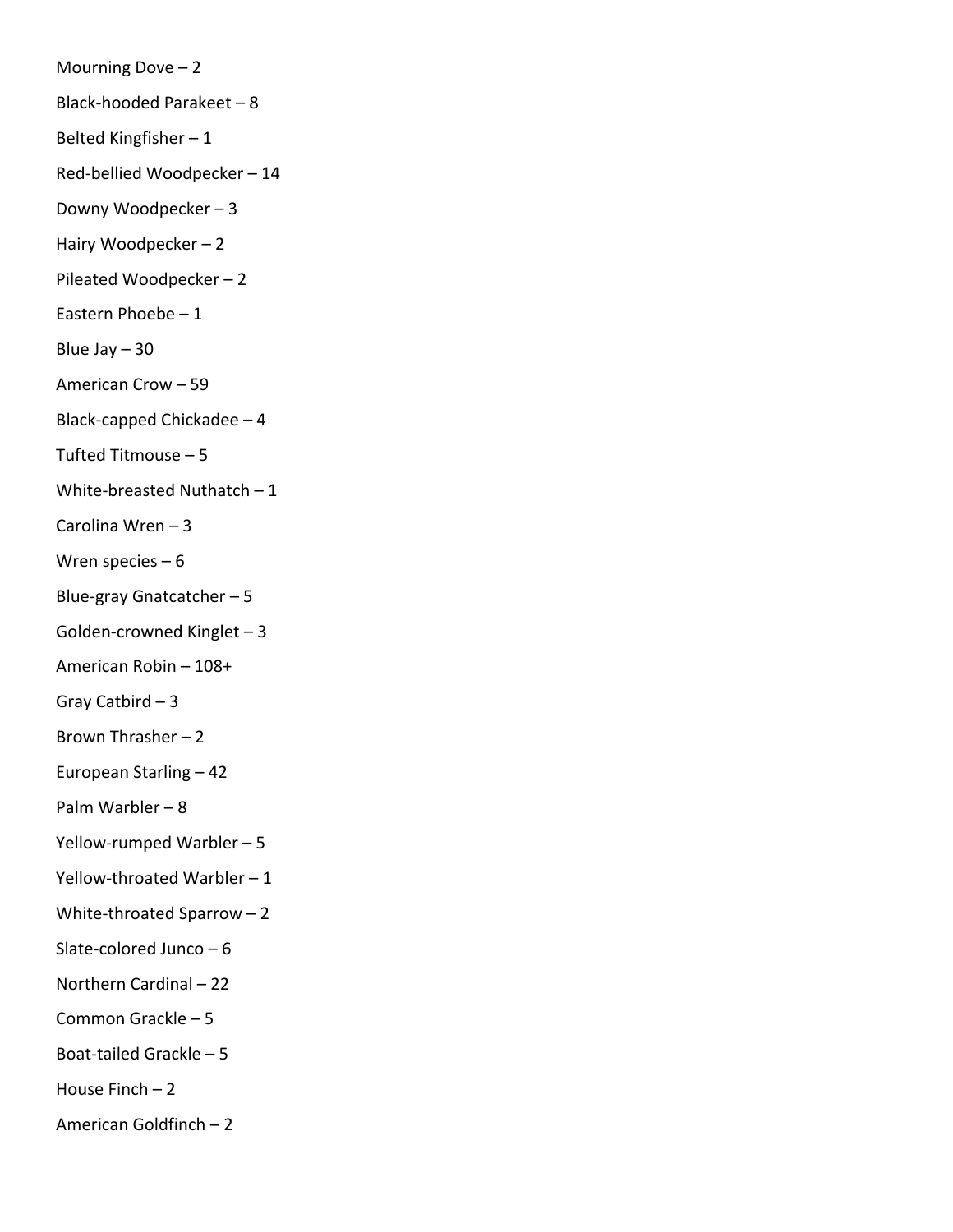**Cindy Baute –** Good morning Kim, I would like to report at 6:50am hundreds (exaggeration) of crows [KG estimate = 50] at my bird feeder. Gigantic (exaggeration) black ones!! Obviously you can gather that I can't stand them!! So that's my early AM report!! [Later in the day from Cindy] On the other hand, the cardinal was here ALL DAY!! Of course, that's Peter. He spent time at the feeder and in the brush. I talk to him and fortunately he didn't bring his girlfriend/ wife today! I saw a robin too and the usual little brown birds...my bird knowledge is VERY limited!! Where do the meadow voles go this time of year? I've gotten very attached to them!

**Dan Kasuba–** On 1/5 I spent 9am-11am at Boyd Hill Nature Preserve in St Pete. It abuts Lake Maggiore. I saw upwards of 40 species-the "common" ones included common and boat tailed grackles [kg est. 5 ea.], 6 wrens-not sure what kind, 1 cardinal, dozens of blue jays, a few mallards and 8 turkey vultures, And 50 American crows. More interesting birds included 1 limpkin, 2 wood storks, 2 pileated woodpeckers, 1 phoebe, 2 brown thrashers, a dozen red bellied woodpeckers (common here) many many [8] palm warblers (they're everywhere down here, in yards, parks etc, several [5] blue gray gnatcatchers ( also very common in winter) 1 yellow throated and several [5] yellow rumped warblers. 3 catbirds, one bald eagle, 2 black vultures, 1 red tailed and 1 Cooper's hawk, 4 Anhinga, 2 American coots, a dozen common moorhens, 1 king fisher, 2 cattle egrets, a laughing gull and 1 Muscovy duck and 8 black hooded parakeets. My biggest thrill there was however seeing a flock of >100 robins ! Never seen them anywhere in Florida before. At Crescent Lake, really a big pond in a big park in my neighborhood on 1/6 I saw many of the previously mentioned players, along with 6 white pelicans( didn't know they wintered here), a few [3] brown pelicans, 20 white ibises, (they dig in suburban lawns for grubs),quite tame. 4 great blue herons, 1 tricolored heron, 1 great egret, a dozen pied billed grebes, a hairy woodpecker and a snowy egret. Monk parakeets are usually there but absent on my afternoon walk. Thanks for doing this Kim. You do great work!!

**Darcy Thurrott –** Hi Kim, Happy New Year. Bye bye to 2020. Cold and windy here today, but a meager list for you: Common mergs 11, Mourning dove 2, Red bellied 2, Downy 1, Hairy 1, Blue Jay 4, American crow 5, Chickadee 3, Titmouse 2, Carolina wren 1, Starling 11, White throat 2, Junco 2, Cardinal 1, House finch 2. That's it! Everything hunkered down. Take care, Darcy

**Elliot** – On mainland because of health reasons. Just saw a small tree full of cardinals, male and female, in West Have, CT. Estimate twenty individuals. Happy New Years,

**Judy Gray & Valerie Preler** – Kim, From 10:45am-noon today (Jan.12), Valerie Preler and I had a lovely walk along Snake Hole Road and across several properties north of the road. We were surprised to see no birds on or near the frozen ponds and no birds in the brush. However, we did see the following in and over the ocean south of Snake Hole Road. Cheers! Certain: 6 Eider Ducks, 2 immature Gulls (sp.), 1 Bufflehead, 2 American Crows (along Lakeside Drive)

Uncertain: - Hundreds of black-colored ducks floating around in very loose clumps. I tried to see the orange spot on the bill to identify them as black scoters but they were just too far away. [Very likely Black Scoters, but I'll list as scoter species]

- Too far offshore to identify, we saw a group of 8 large birds circling. The behavior was like that of vultures over a carcass, or birds rising in thermals over the bluffs, but they were way offshore. We were struck by the behavior. [Likely Northern Gannet, but not sure enough to list]

**Kim Gaffett** – Birded at Sachem Pond in search of duck photos, and at home (Mill Tail Swamp Pond) bufflehead 12, Hood Merganser 3, Ruddy Duck 50+, American Wigeon7, Greater Scaup 1, Canada Goose 17, Common Eider 4, RB Merg. 3, Herring Gull 10+, GBBG 8+, Common Loon 1, Great CormoRant. 1, Mallard 20, Carolina Wren 2, chickadee 1, A. Crow 6, GBHeron 1, Song Sp. 2,

**Lauren Miller-Donnelly** – On January 5th I popped over the closest Land Trust property to my house in Westport and took a short walk to the end and back, it's a small property named "Brookside" with a fast running brook and an old bridge made of enormous stones. Here is my list: Downy Woodpecker 2, Blue Jay 4, Tufted Titmouse 1, Golden-crowned Kinglet 1, Carolina Wren 1, American Robin 8, American Goldfinch 2. Happy Birding!